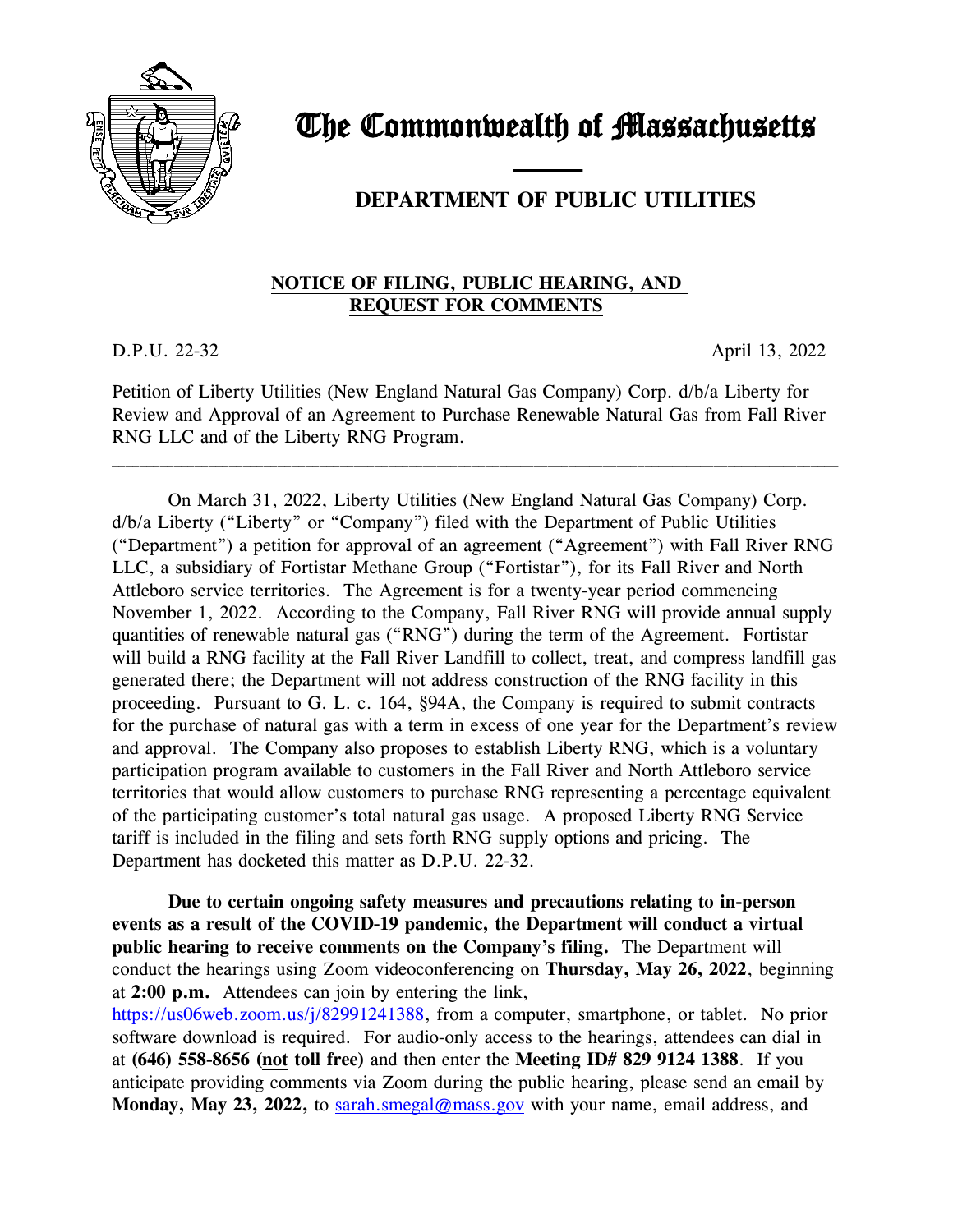mailing address. If you anticipate commenting by telephone, please leave a voicemail message by **Monday, May 23, 2022,** at (617) 305-3653 with your name, telephone number, and mailing address.

Any person interested in commenting on the Company's filing may also submit written comments to the Department no later than the close of business (5:00 p.m.) on **Thursday, May 26, 2022**. At this time, all filings will be submitted only in electronic format consistent with the Commission's June 15, 2021 directive related to modified filing requirements. Ordinarily, all parties would follow Sections B.1 and B.4 of the Department's Standard Ground Rules (D.P.U. 15-184-A, App. 1 (March 4, 2020)); however, until further notice, parties must retain the original paper version and the Department will later determine when the paper version must be filed with the Department Secretary.

Any person who desires to participate otherwise in the evidentiary phase of this proceeding shall file a petition for leave to intervene no later than 5:00 p.m. on **Friday, May 13, 2022**. A petition for leave to intervene must satisfy the timing and substantive requirements of 220 CMR 1.03. Receipt by the Department, not mailing, constitutes filing and determines whether a petition has been timely filed. A petition filed late may be disallowed as untimely, unless good cause is shown for waiver under 220 CMR 1.01(4). To be allowed, a petition under 220 CMR 1.03(1) must satisfy the standing requirements of G.L. c. 30A, § 10. All responses to petitions to intervene must be filed by the close of business (5:00 p.m.) on the second business day after the petition to intervene was filed.

All documents must be submitted to the Department in **pdf format** by e-mail attachment to  $\frac{dpu. \text{effiling}\omega_{\text{mass}}. gov}$  and sarah.smegal $\omega_{\text{mass}}. gov$ . The text of the e-mail must specify: (1) the docket number of the proceeding (D.P.U. 22-32); (2) the name of the person or company submitting the filing; and (3) a brief descriptive title of the document. The electronic file name should identify the document but should not exceed 50 characters in length. Importantly, all large files submitted must be broken down into electronic files that do not exceed 20 MB. All documents submitted in electronic format will be posted on the Department's website through our online File Room as soon as practicable (enter "22-32") at: [https://eeaonline.eea.state.ma.us/DPU/Fileroom/dockets/bynumber.](https://eeaonline.eea.state.ma.us/DPU/Fileroom/dockets/bynumber) In addition, one copy of all written comments and petitions to intervene should be emailed to the Company's attorneys, Ronald Ritchie, Esq., at [r.j.ritchie@libertyutilities.com,](mailto:r.j.ritchie@libertyutilities.com) Kevin Penders, Esq., at [kpenders@keeganwerlin.com,](mailto:kpenders@keeganwerlin.com) and Jameson Calitri, Esq., at [jcalitri@keeganwerlin.com.](mailto:jcalitri@keeganwerlin.com)

At this time, a paper copy of the filing will not be available for public viewing at the Company's offices or the Department due to certain ongoing safety measures and precautions relating to in-person events as a result of the COVID-19 pandemic. The filing and all subsequent related documents, pleadings and/or filings submitted to the Department and/or issued by the Department will be available on the Department's website as referenced above as soon as is practicable. To the extent a person or entity wishes to submit comments or intervene in accordance with this Notice, electronic submission, as detailed above, is